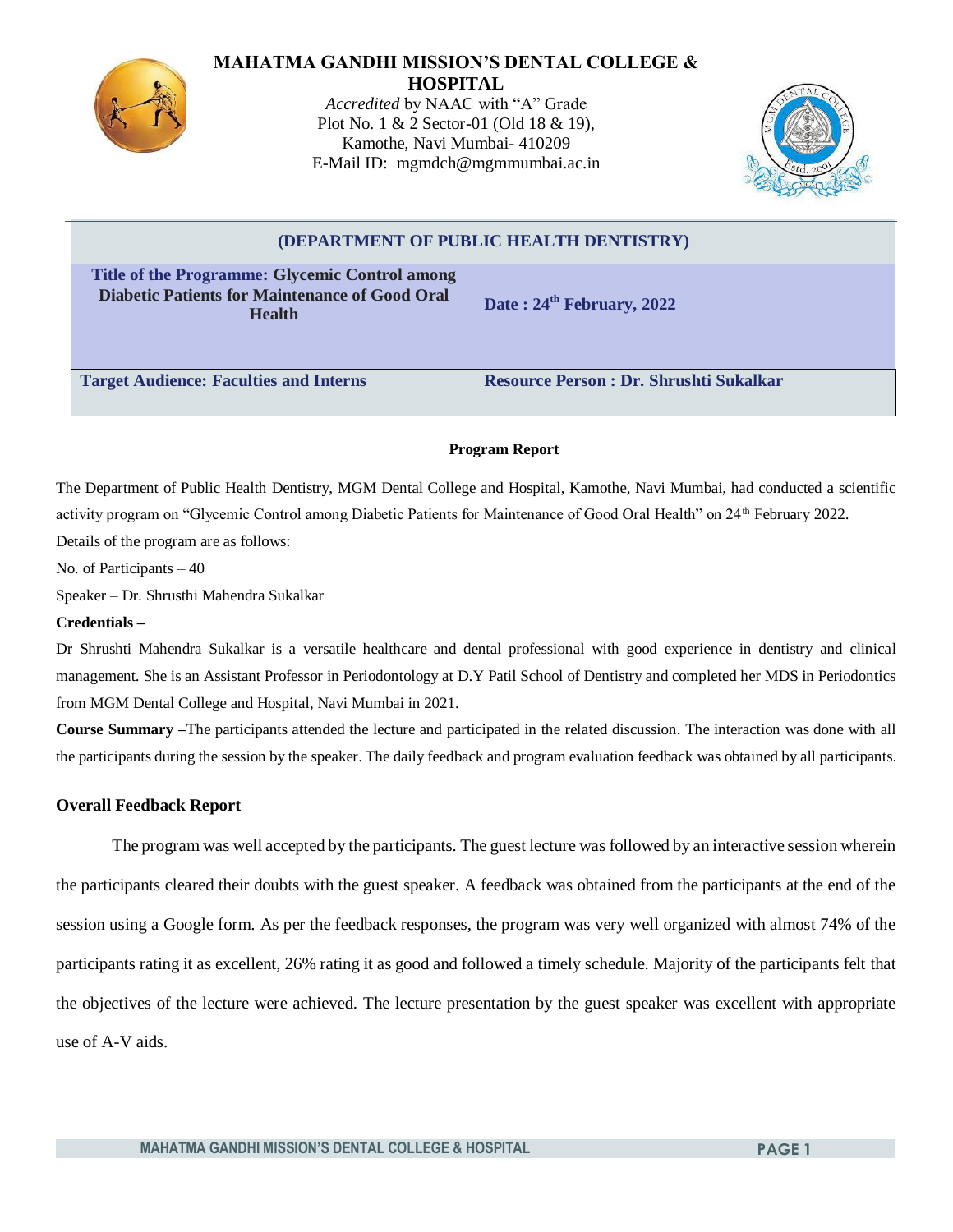

▪ **Attendance Certificate Template:**

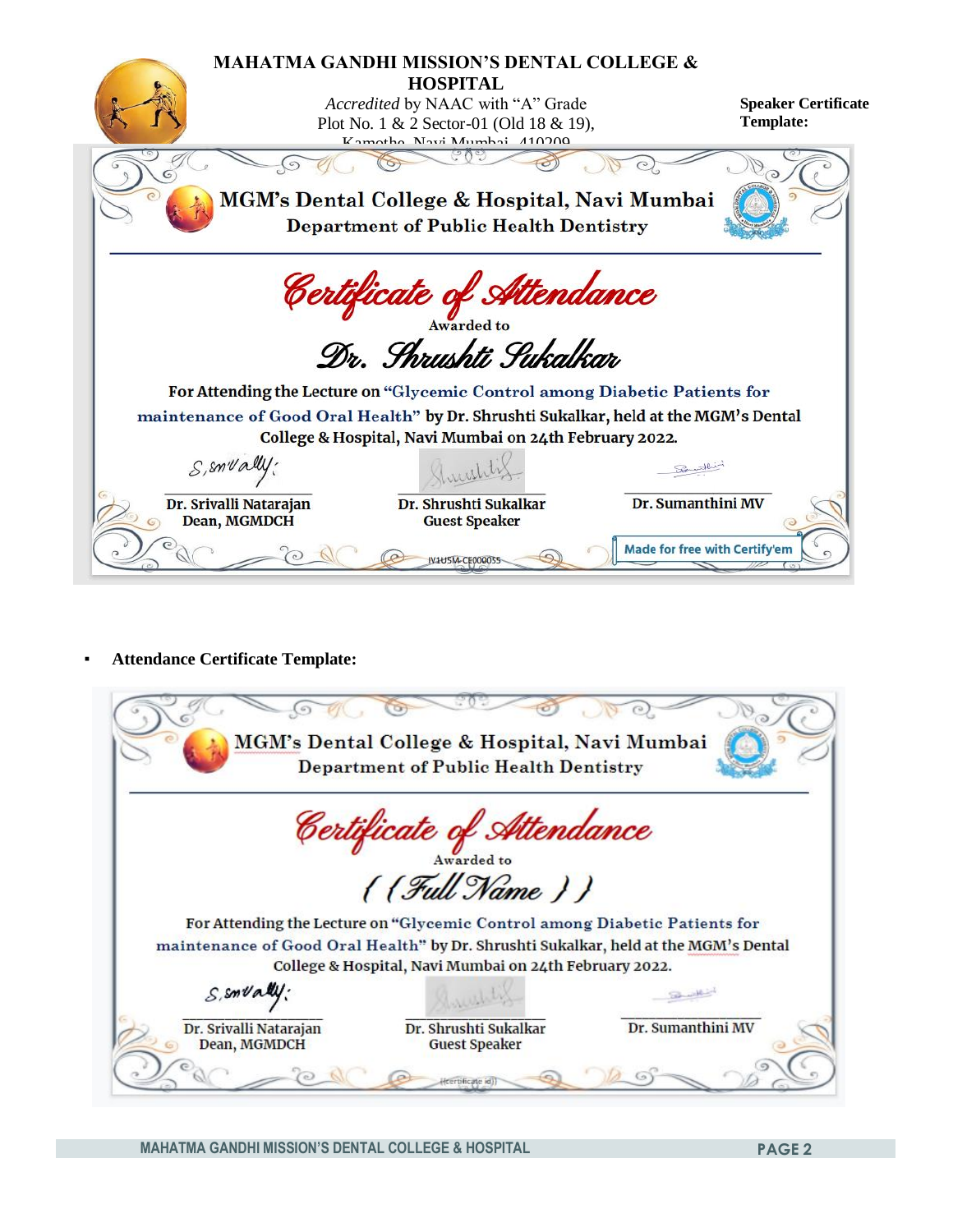